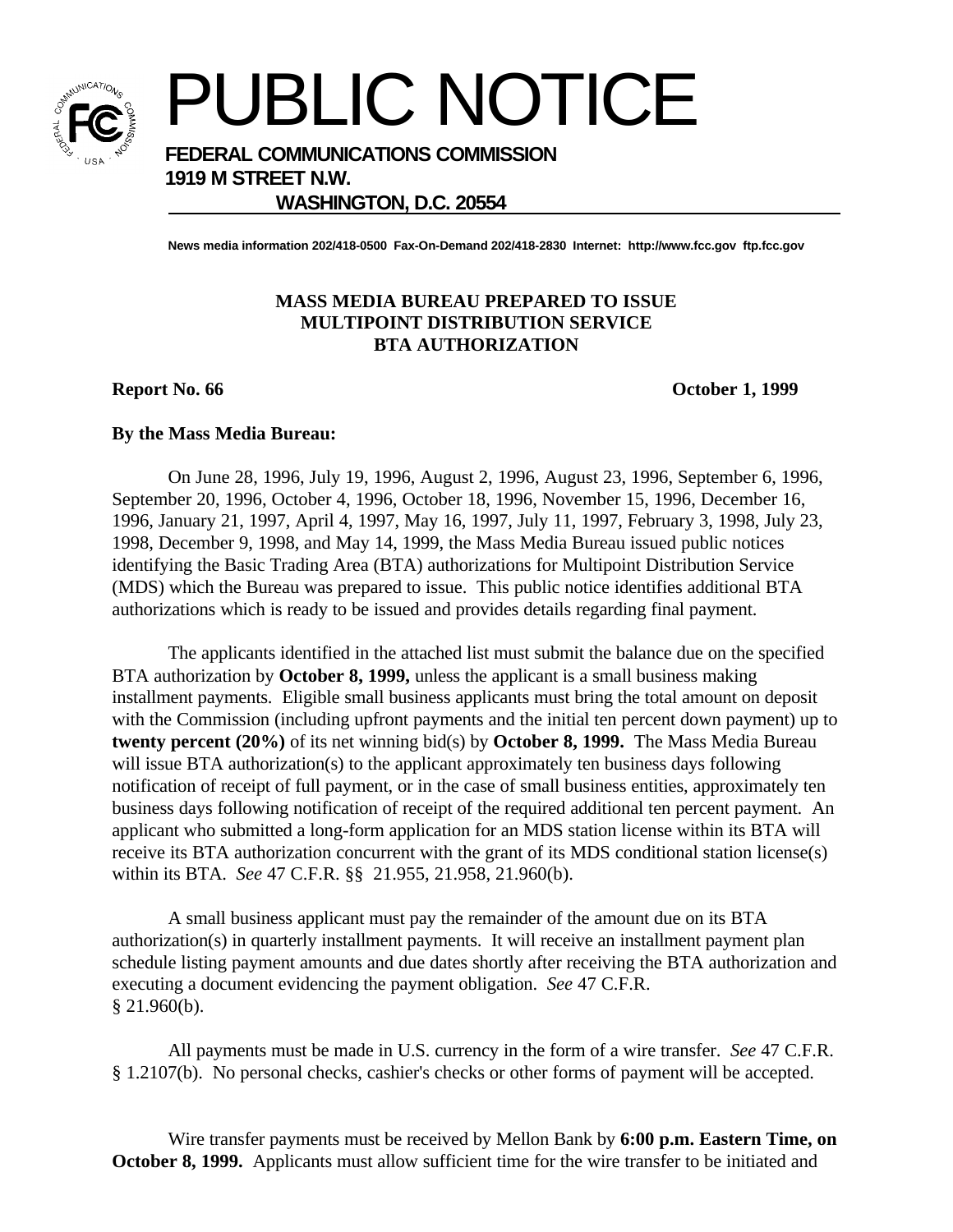for the transmission to be completed prior to the deadline. To submit funds by wire, applicants will need the following information to properly effect the transmittal:

ABA Routing Number: 043000261 Receiving Bank: Mellon in Pittsburgh, PA BNF: FCC/AC-9116106 OBI Field: (Skip one space between each informational item.) "AUCTIONPAY" TAXPAYER IDENTIFICATION NO. (the same TIN reported in FCC Form 159, Block 26) PAYMENT TYPE CODE (the same payment type code reported in FCC Form 159, Block 20A: "AMMD") FCC CODE 1 (the same FCC Code reported in FCC Form 159, Block 23A: "6") PAYER NAME (the same payor name reported in FCC Form 159, Block 2) LOCKBOX NO. 358850

A completed FCC Remittance Advice Form (FCC Form 159) must accompany payments on the same business day. FCC Form 159 should be submitted to Mellon Bank via facsimile at (412) 236-5702 at least one hour prior to placing the order for the wire transfer.

When completing FCC Form 159, applicants must specify each license as a separate item. Applicants must type the auction number, "6," in Block(s) 23A, 23B, 23C, and 23D ("FCC Code 1"). They must also type license number(s) in Block(s) 24A, 24B, 24C, and 24D ("FCC Code 2") of FCC Form 159. As just noted, FCC Form 159 provides sufficient boxes to list only four licenses. Applicants with five or more licenses must then use FCC Form 159-C ("Continuation Sheet") for the remainder of their licenses. Questions concerning the calculation and submission of final payments should be directed to Gail Glasser of the Accounts Accounting Group, at (202) 418-1995.

Applicants who do not submit the required payment by the specified deadline will be considered in default and are subject to additional payments under 47 C.F.R. § 21.959. Specifically, an entity in default will be assessed a payment equal to the difference between its winning bid and the winning bid the next time the authorization is offered by the Commission. An additional payment equal to three percent (3%) of the lesser of the subsequent winning bid or the defaulting bidder's winning bid will also be assessed.

For further information, please contact Charles Dziedzic at (202) 418-1600, Barrett Brick at (202) 418-1065, or Nazifa Naim at (202) 418-7059.

**- FCC -**